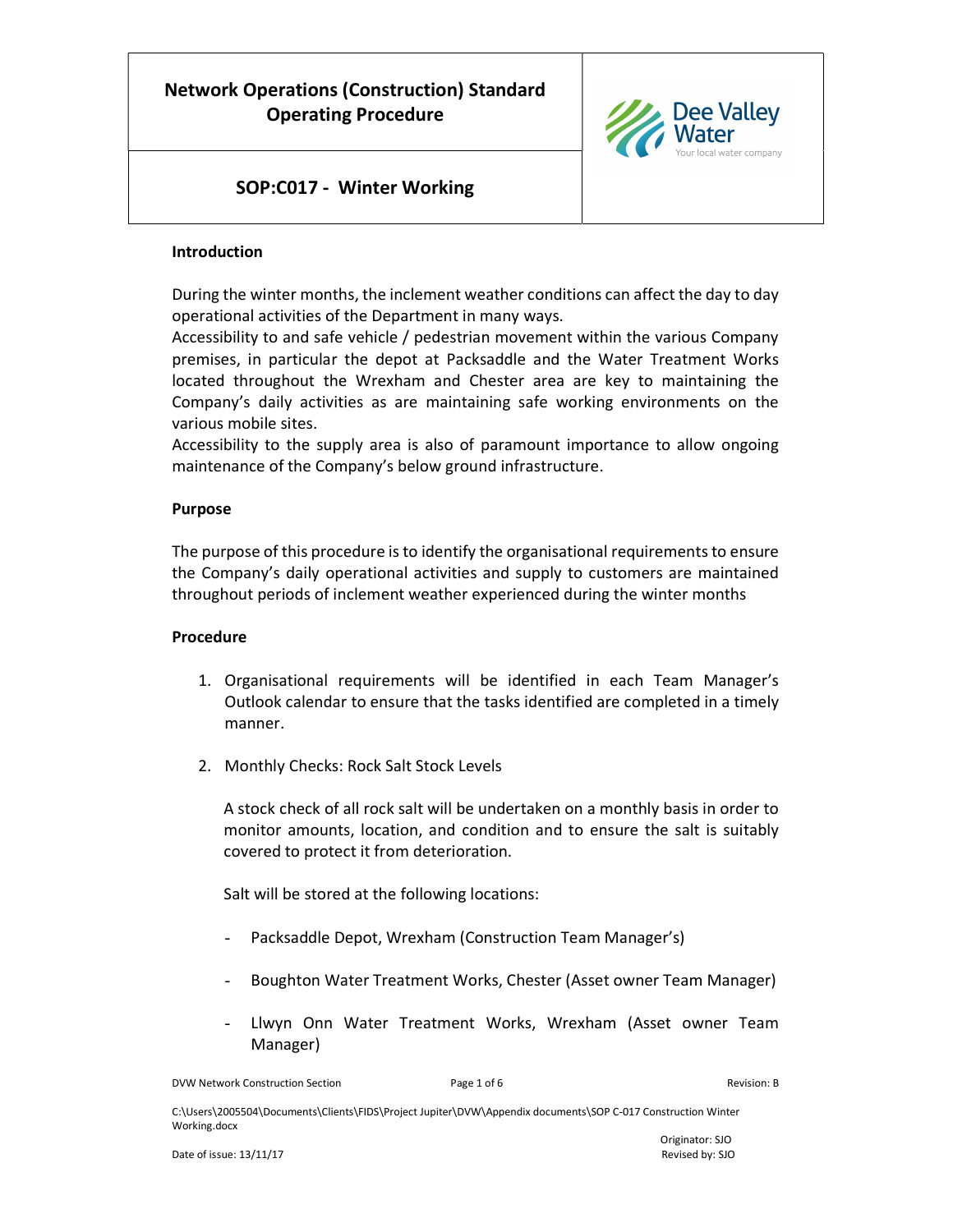

### SOP:C017 - Winter Working

- Legacy Water Tower, Wrexham (Asset owner Team Manager)
- Pendinas Water Treatment Works, Wrexham (Asset owner Team Manager)
- 3. November: Christmas / New Year Standby

A standby list to cover the Christmas / New Year period is compiled as part of the Construction section working pattern rota to provide cover for the period, taking into account the strength of the individual crews. The standby list will also take into account the previous year's allocation of crews working Bank Holidays to minimise repetition and establish a rota system whereby the Bank Holiday work is shared throughout the workforce.

Any staff member requiring a change outside of the dates detailed within the standby list will mutually agree the change with the person providing cover, both of whom will submit a 'Change of Standby Request' form to the Team Manager who will authorise the request taking into account the effects of the change in relation to crew strength.

The standby list will be subject to change in the event of any allocated persons becoming absent from work or leaving the employment of the Company and in the event of any new staff joining the Company, any changes will be notified to staff immediately.

4. November – Annual Leave Authorisation for the Christmas / New Year Period

Annual leave booked for the Christmas period will be authorised / declined in accordance with the needs of the business for that period to ensure the daily operational activities are suitably resourced.

5. October: Ordering and Delivery of Rock Salt

Following an assessment of remaining stock from the previous year's rock salt deliveries, orders will be placed by the allocated Team Manager via the ST Admin team to ensure the timely delivery of rock salt prior to the potential inclement weather periods.

Rock salt is required in set amounts at the following locations:

DVW Network Construction Section **Page 2 of 6** Page 2 of 6 Revision: B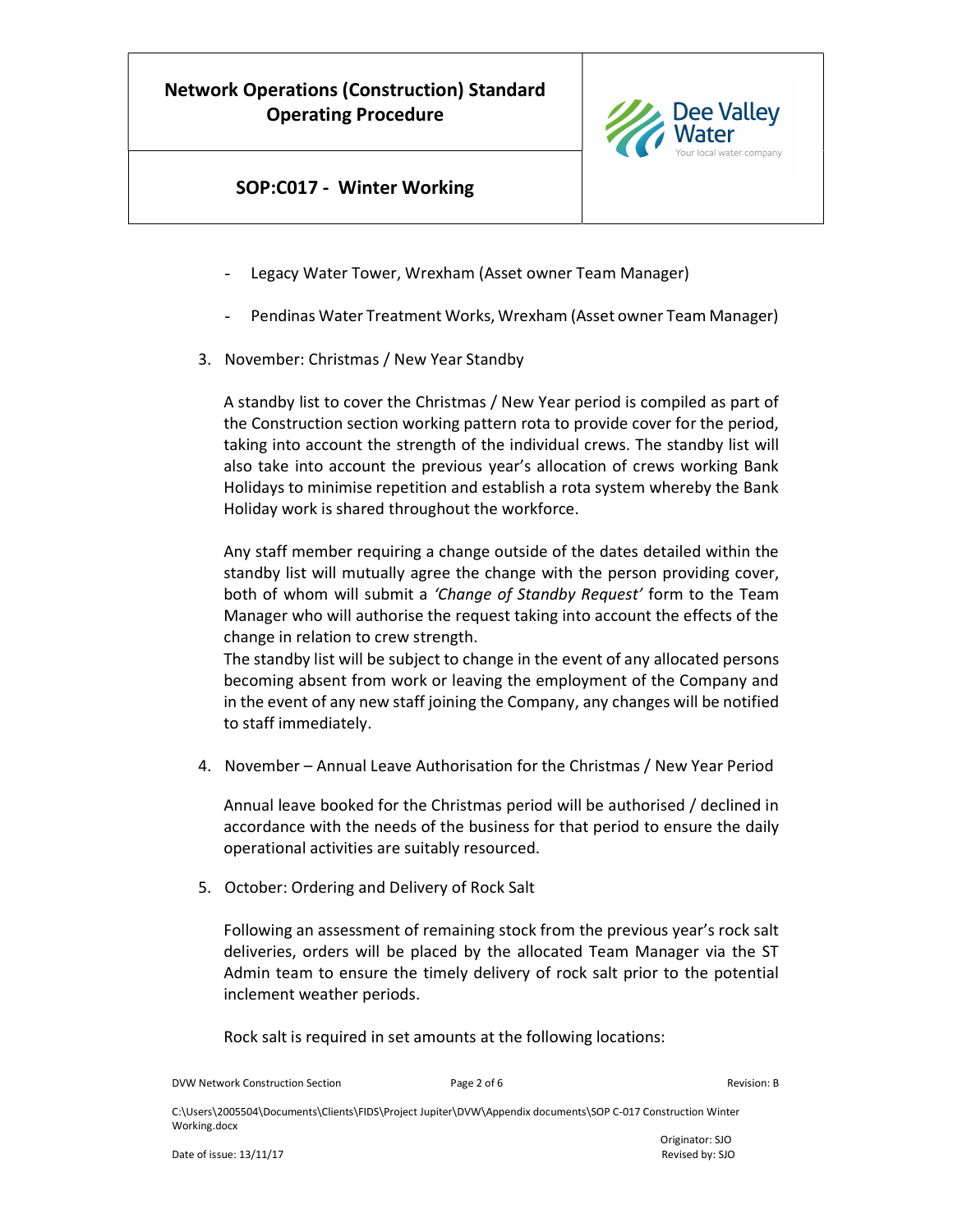

## SOP:C017 - Winter Working

- Packsaddle Depot, Wrexham 3 tonnes
- Boughton Water Treatment Works, Chester 4 tonnes
- Llwyn Onn Water Treatment Works, Wrexham  $-1$  ton
- Legacy Water Tower, Wrexham 1 ton
- Pendinas Water Treatment Works, Wrexham 1 ton

Confirmation of any additional salt requirements for Treatment works will be the responsibility of the individual Team Manager in charge of the asset.

Rock salt will be sourced in 1 ton bags from the following suppliers;

- Huws Gray: (Contact Wrexham 01978 264269)
- Jewson: (Contact Wrexham 01978 354444, Chester 01244 342171)
- Travis Perkins: (Contact Ruabon 01978 822826, Chester 01244 381662)
- Dandys: (Contact Chester 01244 280008)

All orders must be placed through ST Admin via the requisition system, if no confirmation has been received within 1 week of the order being placed, confirmation will be sought.

Rock salt will also be available in 25kg bags direct from Dee Valley Water Stores, maintenance of stock levels will be the responsibility of the Stores Department.

In the event that stocks of rock salt require transportation, the 1 ton bags will be lifted onto the rear of a 26 ton HIAB grab wagon utilising 2 x 2 ton webslings and 'D' shackles issued by the Dee Valley Water Plant Department

6. October: 4x4 Vehicle Requirements

DVW Network Construction Section **Page 3 of 6** Page 3 of 6 Revision: B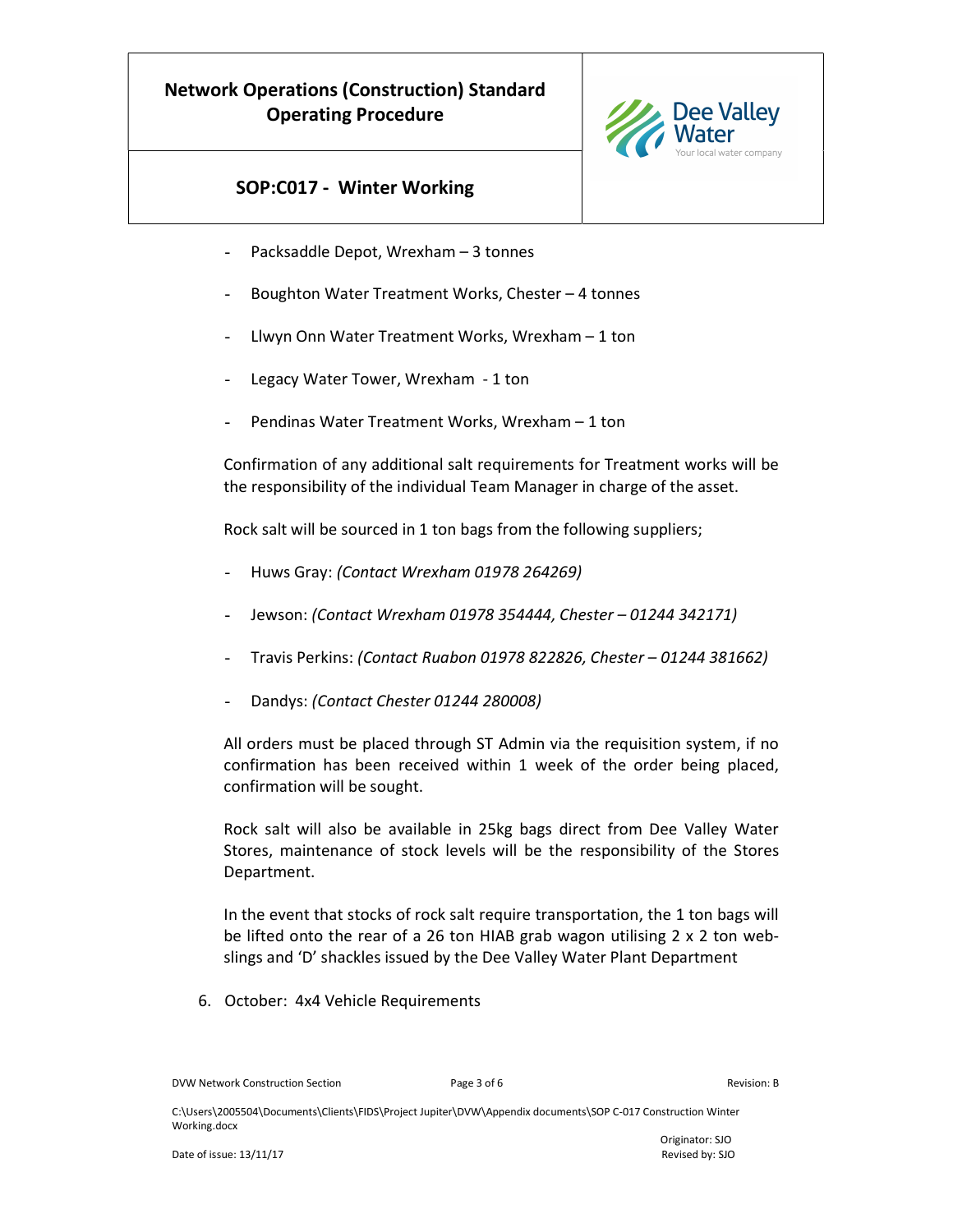

### SOP:C017 - Winter Working

An additional 4x4 vehicle may be required to facilitate accessibility to the area allowing for maintenance of the Network and checking of any open excavations.

The requirement to hire a suitable vehicle will be assessed in October and will be based upon weather forecasts taken from the MET Office on the following link:

http://www.metoffice.gov.uk/

Prior to arranging hire, authorisation will be sought from Stuart Owen / Trefor Jones.

Hired 4x4 vehicles will be sourced from the following supplier;

- SHB 4X4 (Contact 01794 511458)
- 7. December: Aggregate / Temporary Tar Stock Levels

An ongoing assessment will be carried out by Team Managers via feedback from the HIAB crews and weekly visits to the individual locations to ascertain stock levels of fine-fill material (sand / pea gravel), stone and temporary tarmac, taking into account increased levels of mains repairs during the winter months and ensuring there is a sufficient minimum stock level to maintain operations during inclement weather periods.

Stock levels to cover quarry closures during the Christmas / New Year period will be maintained at the following locations:

- Rhosddu Yard, Wrexham
- Duttons Farm, Chester

All materials orders are to be placed through ST Admin via purchase requisition, following delivery, all materials are to be suitably covered to ensure the quality of the material is maintained.

8. November: Review Levels of Stand-by Cover

DVW Network Construction Section **Page 4 of 6** Page 4 of 6 **Revision: B** Revision: B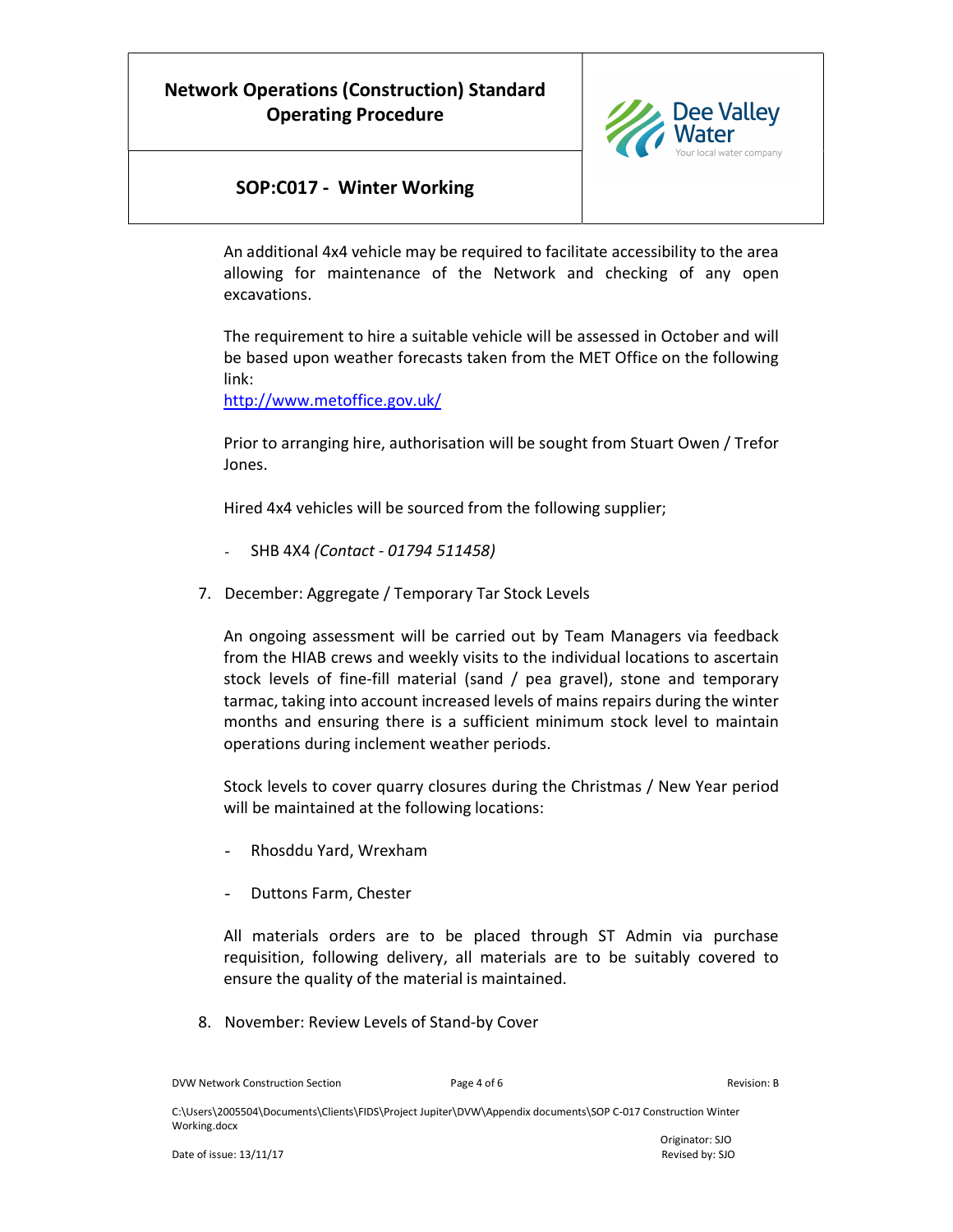

### SOP:C017 - Winter Working

A review of the level of stand-by cover required between November and February will be undertaken on a weekly basis, the purpose of which will be to prioritise leak repairs in line with manpower levels.

The Network Department will supply information pertaining to areas of high leakage under investigation, potential leakage locations and areas that are low on water resources which must be prioritised accompanied by plans of any such zones.

Additional crew's may be required during periods of increased leakage levels, the decision to increase the level of cover will be made in consultation with the Wholesale Ops Business Lead.

During busy periods of out of hours working, the Team Managers will assess the working patterns of all staff to establish the work teams status in relation to hours worked, estimated completion time and welfare.

Performance on DG3's will also be monitored by the Team Manager to ensure target isolation times are met through correct allocation and levels of manpower assigned to each job.

Wherever possible, a mini digger driver should form part of the stand-by personnel during busy periods.

9. Stock Levels in Stand-by Cabins

The stand-by cabins contain spare plant and fittings to facilitate emergency out of hours work and are located at:

Packsaddle Depot

A standard stock level is maintained as detailed on the 'Stand-by Cabin Minimum Stock List'. During the winter period, the frequency of stock level checks will be checked daily as opposed weekly by the Network Construction Plant Foreman.

DVW Network Construction Section **Page 5 of 6** Page 5 of 6 Revision: B